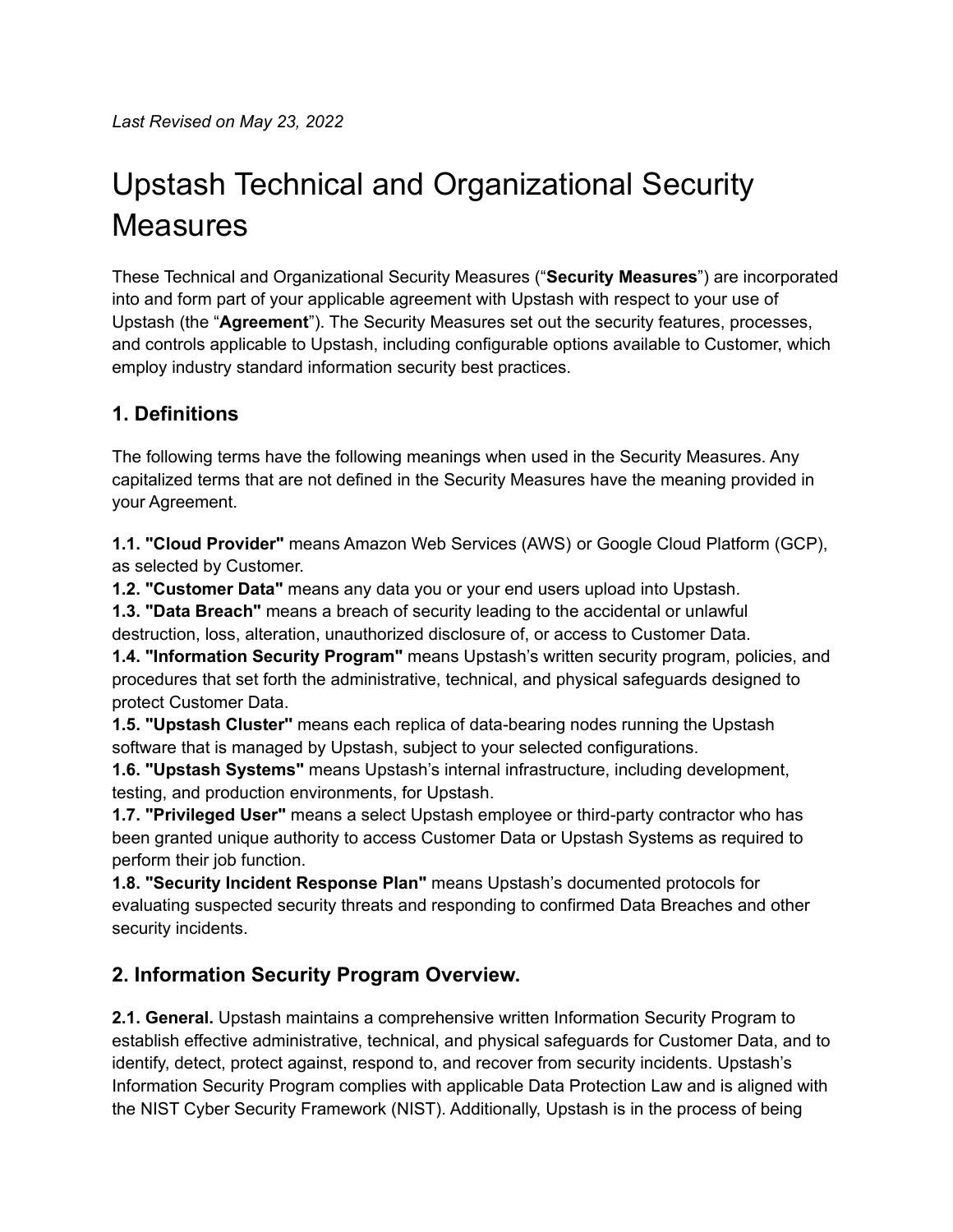#### certified against SOC 2 Type II.

**2.2. Maintenance and Compliance.** Upstash's Information Security Program is maintained by a dedicated security team, led by our Chief Cloud Officer. Upstash monitors compliance with its Information Security Program, and conducts ongoing education and training of personnel to ensure compliance. The Information Security Program is reviewed and updated at least annually to reflect changes to our organization, business practices, technology, services, and applicable laws and regulations. We will not alter or modify the Information Security Program in a way that materially weakens or compromises the effectiveness of its security controls. **2.3. Upstash Personnel Controls.**

**2.3.1. Background Checks.** Upstash performs industry standard background checks on all Upstash employees as well as any third-party contractor with access to Customer Data or Upstash Systems.

**2.3.2. Personnel Obligations.** Any Privileged User authorized to access Customer Data is required to commit in writing to information security and confidentiality obligations that survive termination and change of employment. Upstash maintains a formal disciplinary procedure for violations by Upstash personnel of its security policies and procedures.

**2.3.3. Training.** Upon hire and subsequently at least once per year, Privileged Users authorized to access Customer Data undergo required training on specific security topics, including phishing, secure coding, insider threats, and the secure handling of Customer Data and personally identifiable information. Further, Upstash implements mandatory, role-specific training for Privileged Users who are authorized to access Customer Data. Upstash maintains records of training occurrence and content. In addition to these mandatory trainings, Upstash offers employees additional training resources, such as internal security reading groups and hackathons.

**2.4. Third Parties.** Upstash maintains and adheres to a documented process for the evaluation and approval of third-party service providers prior to onboarding, which includes appropriate due diligence regarding each third party's security processes and controls. We require third parties to contractually commit to confidentiality, security responsibilities, security controls, and data reporting obligations.

**2.5. Security Contact.** If you have security concerns or questions, you may contact us via your normal support [channels](https://docs.upstash.com/support) or by emailing support@upstash.com.

# **3. Upstash Security Controls.**

**3.1. Data Centers and Physical Storage.** Upstash runs on AWS, and GCP, and you control which Cloud Provider to use for deploying your Upstash Clusters. Each Cloud Provider is responsible for the security of its data centers, which are compliant with a number of physical security and information security standards detailed at the Cloud Provider's respective websites:

- <https://aws.amazon.com/security/>
- <https://cloud.google.com/security/>

At least once a year, Upstash performs due diligence of each Cloud Provider, which includes reviewing security compliance certifications.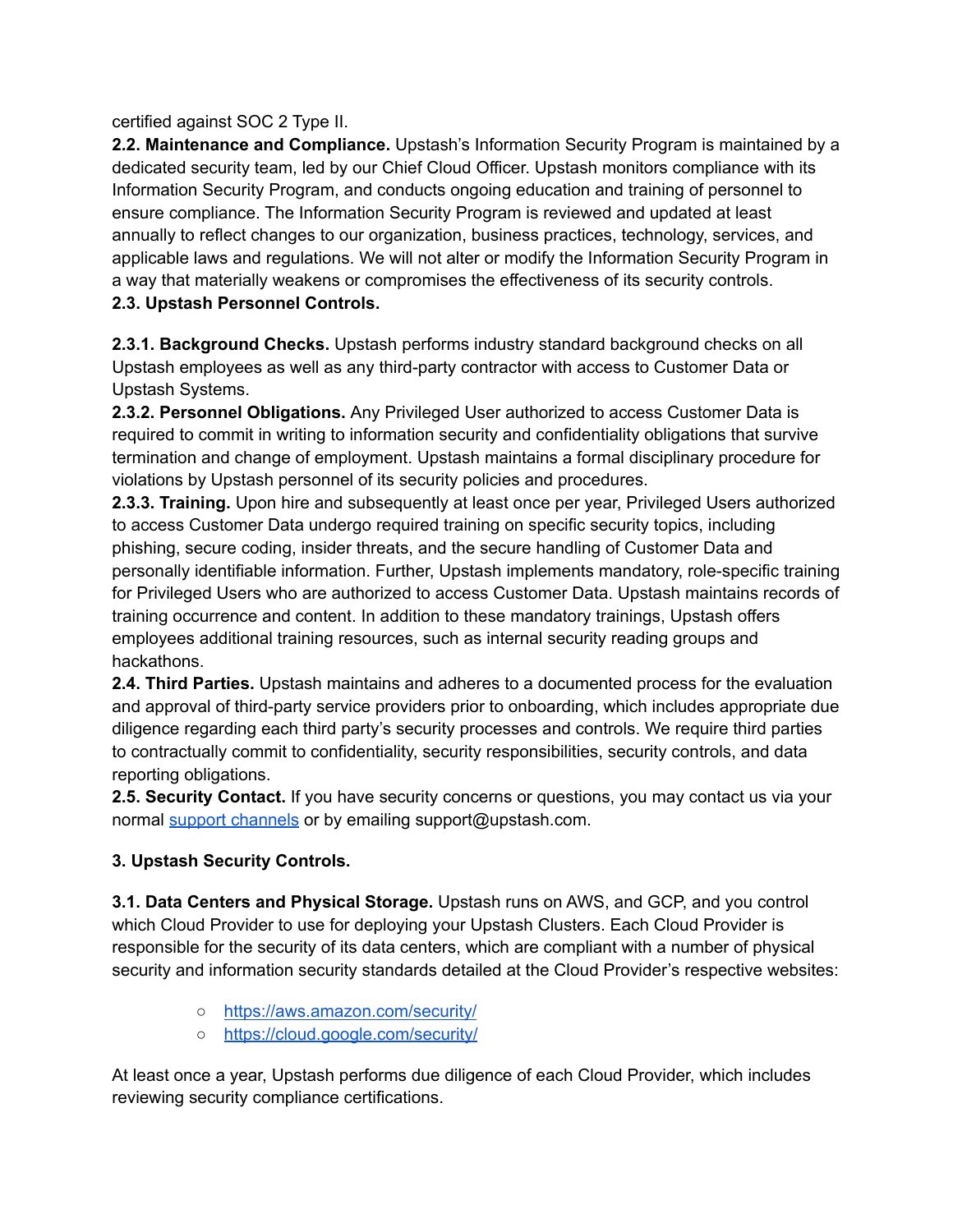In addition to selecting which Cloud Provider to use, you also control the region where your Upstash Clusters are deployed. This gives you the flexibility to decide where your Customer Data is physically stored, and you may choose to deploy your Customer Data in a specific geographic region (for example, only within the European Union or only within the United States).

# **3.2. Encryption.**

**3.2.1. Encryption in Transit.** Upstash network traffic is protected by Transport Layer Security (TLS), which can be enabled by the customer. Customer Data transmitted between nodes of your Upstash Cluster, is isolated inside Cloud Provider's network. You can select which TLS version to use for your Upstash Clusters, with TLS 1.2 being the recommended default and a minimum key length of 128 bits.

**3.2.1.1. Key Management Procedures for Encryption in Transit.** All encryption in transit is supported by the use of OpenSSL FIPS Object Module. We maintain documented cryptography and key management guidelines for the secure transmission of Customer Data, and we configure our TLS encryption key protocols and parameters accordingly. Upstash's key management procedures include: (i) generation of keys with approved key length; (ii) secure distribution, activation and storage, recovery and replacement, and update of keys; (iii) recovery of keys that are lost, corrupted, or expired; (iv) backup/archive of keys; (v) maintenance of key history; (vi) allocation of defined key activation and deactivation dates; (vii) restriction of key access to authorized individuals; and (viii) compliance with legal and regulatory requirements. When a key is compromised, it is revoked, retired, and replaced to prevent further use (except for limited use of that compromised key to remove or verify protections). Keys are protected in storage by encryption and are stored separately from encrypted data. TLS certificates are obtained from a major, widely trusted third-party public certificate authority. In the course of standard TLS key negotiation for active sessions, ephemeral session keys are generated which are never persisted to disk, as per the design of the TLS protocol.

**3.2.2. Encryption at Rest.** Upon request of the customer, Customer Data is encrypted at rest using AES-256 to secure all volume (disk) data. That process is automated by the transparent disk encryption of your selected Cloud Provider, and the Cloud Provider fully manages the encryption keys.

# **3.3. Network Connectivity Options.**

**3.3.1. Network Isolation.** Upon request, the customer may choose to deploy Upstash Clusters in a dedicated virtual environment or a shared multi-tenant system. Dedicated Upstash Clusters are deployed in a VPC (for AWS and GCP) that fully isolates your Customer Data and is configured to prevent inbound network access from the internet. Each such Upstash VPC utilizes security groups that act as a virtual firewall for your dedicated Upstash Clusters. **3.3.2. IP Access List.** In order to allow inbound network access to your Upstash VPC, you must configure an IP Access List to enable specific networks to connect to the Upstash Clusters within the Upstash Account. Unless the IP Access List for an Upstash Account includes a specific network's IP addresses, network traffic is prevented from accessing your Upstash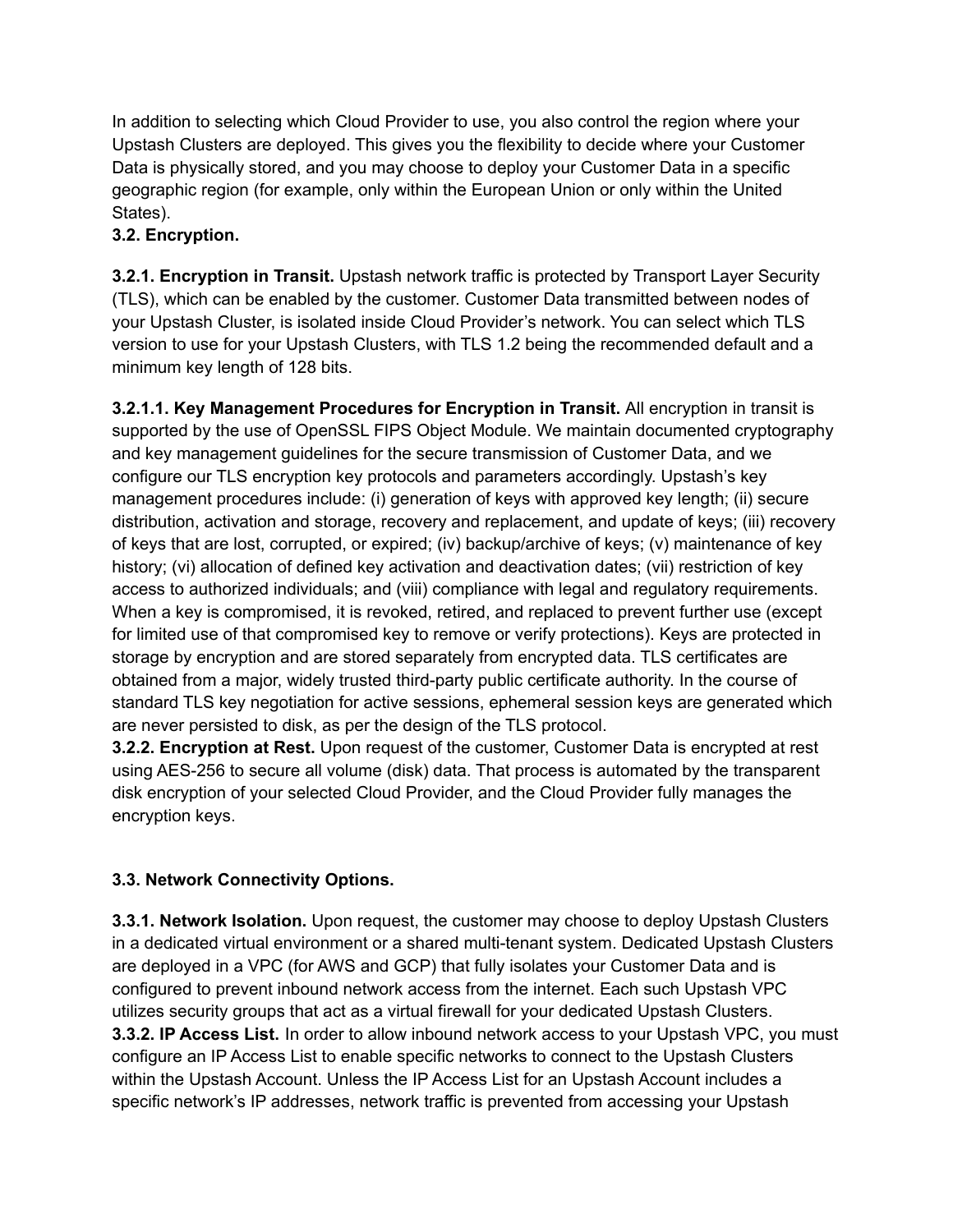Clusters in that Upstash Account.

**3.3.3. Virtual Private Cloud Peering.** You may enable peering between your Upstash VPC to your own dedicated application tier virtual private network with the Cloud Provider of your choice (VPC). Peering permits you to route encrypted traffic between your Upstash VPC and your own application tier VPC privately, rather than traversing the public internet. Subject to the capabilities of your selected Cloud Provider, you may also choose to peer your Upstash VPC to your application tier VPC across regions.

**3.3.4. Private Endpoints.** Upstash also supports private endpoints on AWS using the AWS PrivateLink feature. If you enable this feature for any Upstash Cluster, that Upstash Cluster will only allow a one-way connection from your AWS VPC to the Upstash Cluster and that Upstash Cluster cannot initiate connections back to your AWS VPC. Private endpoints also enable you to reach your Upstash Cluster transitively over the network from other application tier AWS VPCs that you have peered with the private endpoint, or through your own self-managed virtual private network including via AWS DirectConnect.

**3.4. Configuration Management.** The Upstash environment, including our production environment and your Upstash Clusters, leverages configuration management systems to fully automate configuration based on one-time decisions that are securely applied to new and existing environments to ensure consistency every time. Our production environment and your Upstash Clusters use in-house built docker images with secure configuration management applied via industry standard automation software, which includes hardening steps.

#### **4. Access Controls.**

**4.1. Customer Access.** Upstash supports multiple authentication and authorization options and methods to give you the flexibility to meet your individualized requirements and needs. You are responsible for understanding the security configuration options available to you and the impact of your selected configurations on your Upstash environment, which consists of a web application administrative interface ("**Upstash Console**") and any Upstash Cluster you deploy. Upstash provides you with configurable authentication and authorization options for both the Upstash Console and your Upstash Clusters.

**4.1.1. Upstash Console Authentication and Authorization.** Upstash uses Auth0 as identity management provider. User credentials for the Upstash Console are stored using industry standard and audited one-way hashes. The Upstash Console supports Single Sign-On (SSO). **4.1.2. Upstash Cluster Authentication and Authorization.** Upstash follows the Redis and Apache Kafka protocols to provide Authentication and Authorization to the Upstash Clusters. Authentication control for Apache Kafka clusters is enabled by default with the Salted Challenge Response Authentication Mechanism (SCRAM). The customer is able to create credentials with different privileges to access Apache Kafka clusters. The customer can use the Redis ACLs to configure the authorization of different credentials. You can review, limit, and revoke user access to your Upstash Clusters at any time by resetting password.

#### **4.2. Upstash Personnel Access to Upstash Clusters.**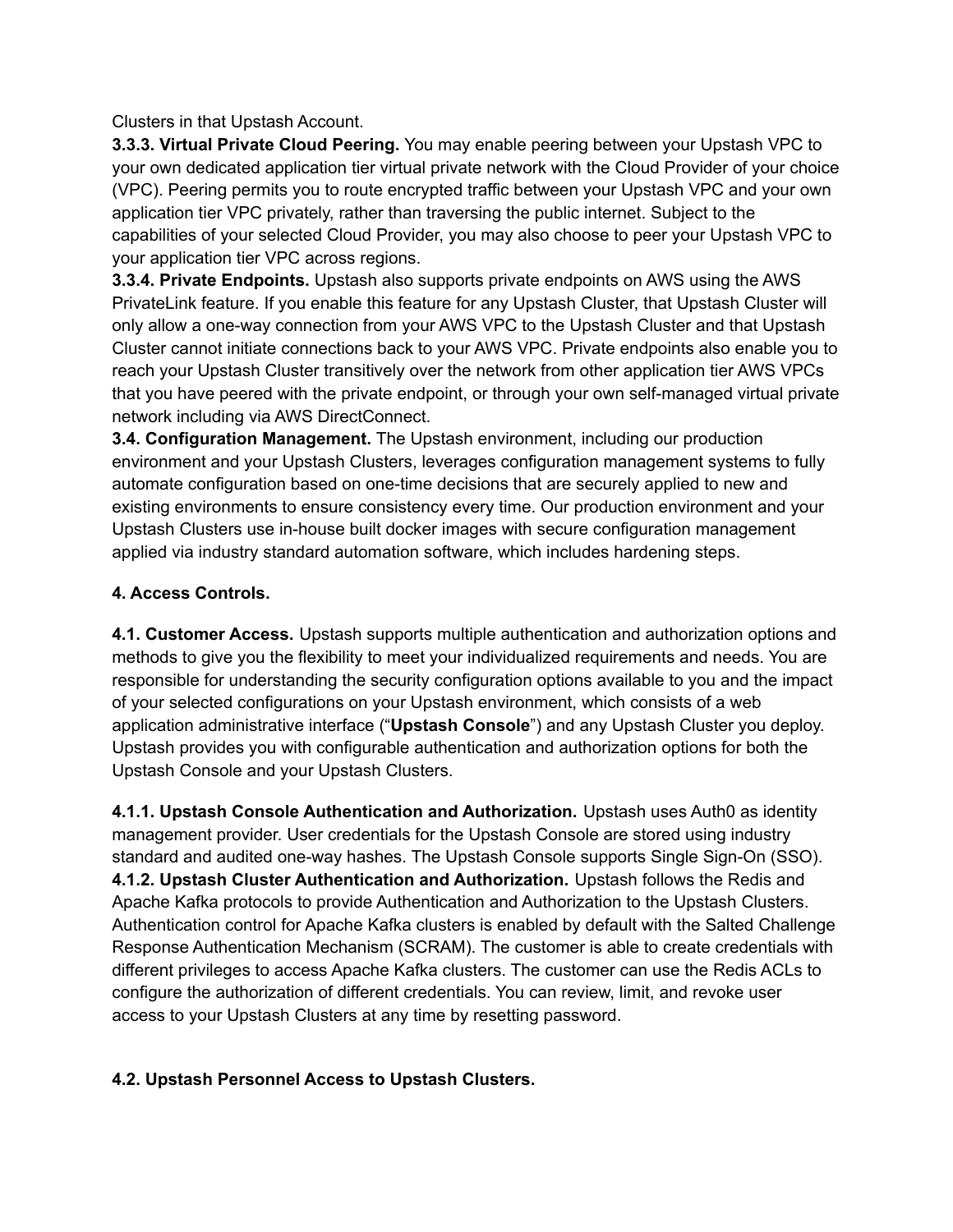**4.2.1. Privileged User Access.** As a general matter, Upstash personnel do not have authorization to access your Upstash Clusters. Only a small group of Privileged Users are authorized to access your Upstash Clusters in rare cases where required to investigate and restore critical services. Upstash adheres to the principle of "least privilege" with respect to those Privileged Users, and any access is limited to the minimum time and extent necessary to repair the critical issue. Privileged Users may only access your Upstash Clusters by adding their IP addresses to the IP allowance list, requiring MFA both to log in to our Cloud Providers' Systems.

**4.2.2. Restricting Upstash Personnel Access.** Upstash provides customers who have a dedicated virtual environment (3.3.1 in this document) the option to entirely restrict access by all Upstash personnel, including Privileged Users, to your Upstash Clusters. If you choose to restrict such access and Upstash determines that access is necessary to resolve a particular support issue, Upstash must first request your permission and you may then decide whether to temporarily restore Privileged User access for 24 hours. Enabling this restriction may result in increased time for the response and resolution of support issues and, as a result, may negatively impact the availability of your Upstash Clusters. If you enable client-side field level encryption, even Privileged Users will be unable to access Customer Data within your Upstash Clusters in the clear unless you provide Upstash with the encryption keys.

**4.2.3. Credential Requirements.** Privileged User accounts may only be used for privileged activities, and Privileged Users must use a separate account to perform non-privileged activities. Privileged User accounts may not use shared credentials. The password requirements described in Section 4.3.3 also apply to Privileged User accounts.

**4.2.4. Access Review and Auditing.** Upstash reviews Privileged User access authorization on a quarterly basis. Additionally, we revoke a Privileged User's access when it is no longer needed, including within 24 hours of that Privileged User changing roles or leaving the company. We also log any access by Upstash personnel to your Upstash Clusters. Audit logs are retained including a timestamp, actor, action, and output.

#### **4.3. Upstash Personnel Access to Upstash Systems.**

**4.3.1. General.** Upstash's policies and procedures regarding access to Upstash Systems adhere to the principles of role-based access control (RBAC), least privilege, and separation of duties. In accordance with these principles, with respect to Upstash, Upstash developers are only granted access to our development environments, and access to our production environment is limited to Privileged Users with appropriate authorizations. We review access authorizations to Upstash Systems on a quarterly basis. As part of the employee off-boarding process, access to Upstash Systems is revoked within 24 hours of an employee's departure. **4.3.2. Access to Upstash Production Environment.** Our backend production environment that runs Upstash is only accessible by a dedicated group of Privileged Users whose privileges must be approved by senior management. Privileged Users may only access our backend production environment via an allowed IP address both to log in and to establish a SSH. **4.3.3. Credential Requirements.** All Upstash personnel passwords must be at least eight characters, including at least one lower case letter, upper case letter, number, and symbol. Passwords may not contain part of a username or the person's first or last name. Additionally, MFA is mandatory for all Upstash personnel.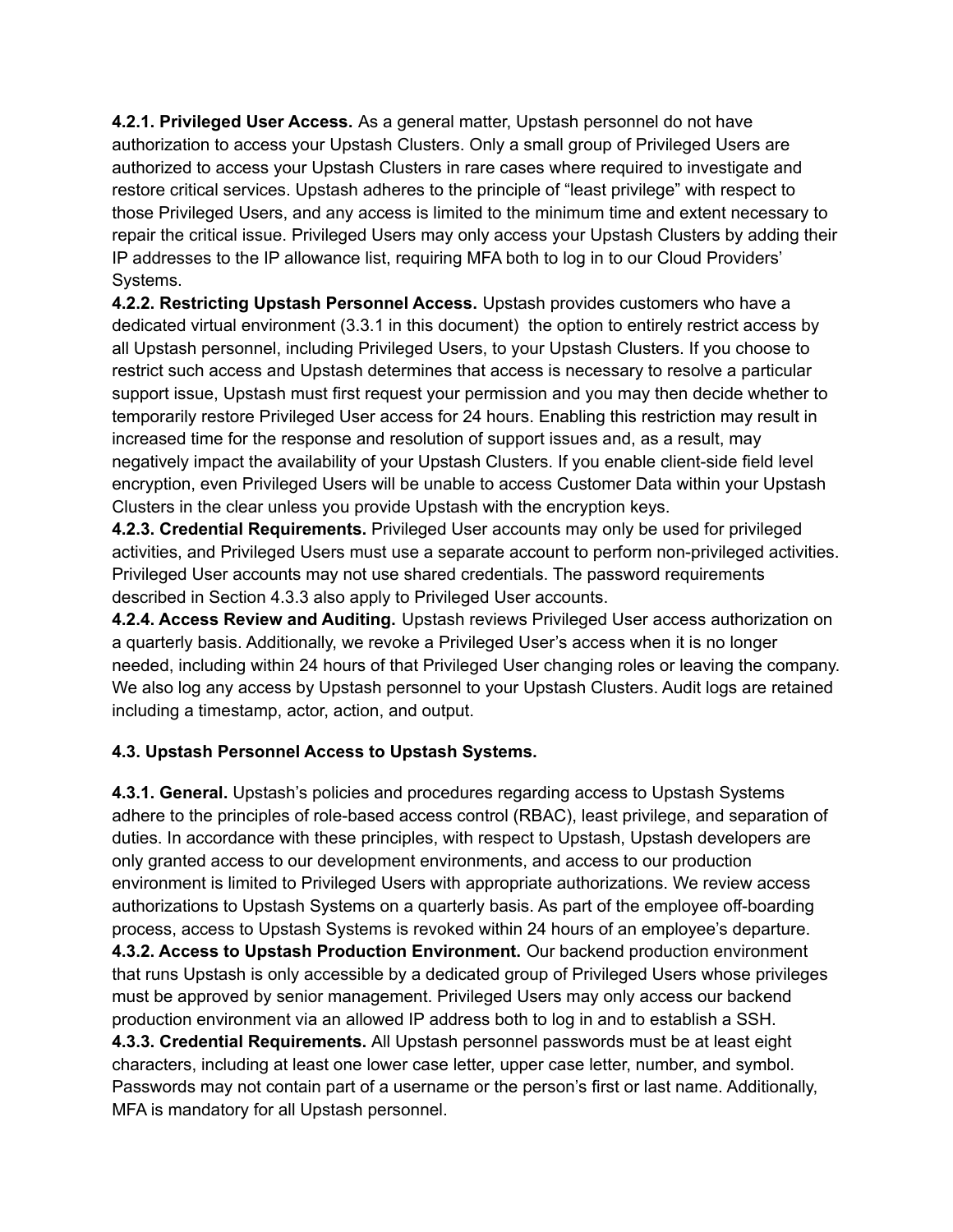**4.4. Physical Controls at Upstash Offices.** As noted in Section 3.1, Customer Data is deployed at the data centers of your selected Cloud Provider, and not at facilities owned or operated by Upstash. At Upstash offices, we follow industry best practices to employ physical security controls that are appropriate to the level of risk posed by the information stored and the nature of operations at our offices.

**4.5. Secure Deletion of Customer Data.** If you terminate an Upstash Cluster, it will become unavailable to you immediately and any Cloud Backup associated with that Upstash Cluster will be terminated. Upstash may retain a copy of the Customer Data of the terminated cluster in the backup system for at most 4 weeks.

#### **5. Upstash Systems Security.**

**5.1. Separation of Production and Non-Production Environments.** Upstash has strict separation between production and non-production environments. Our Upstash production environment, your Upstash Clusters, and your Customer Data are never utilized for non-production purposes. Our non-production environments are utilized for development, testing, and staging. Upstash also maintains strict separation of our Upstash production environment and Upstash's development environment using separate cloud accounts.

**5.2. Software Development Lifecycle.** Upstash has a dedicated security team, reporting to the Chief Cloud Officer, that leads security initiatives in the software development lifecycle (SDLC). We develop new products and features in a multistage process using industry standard methodologies that include defined security acceptance criteria and align with NIST and OWASP guidance. The SDLC includes regular code reviews, documented policies and procedures for tracking and managing all changes to our code, continuous integration of source code commits, code versioning, static and dynamic code analysis, vulnerability management, as well as automated and manual source code analysis.

**5.3. Monitoring and Alerting.** Upstash monitors the health and performance of Upstash without needing to access your Upstash Clusters. Upstash maintains a centralized log management system for the collection, storage, and analysis of log data for our Upstash production environment and your Upstash Clusters. We use this information for health monitoring, troubleshooting, and security purposes, including intrusion detection. We maintain our log data, and we utilize a combination of automated scanning, automated alerting, and human review to monitor the data.

# **5.4. Vulnerability Management.**

**5.4.1. Upstash Vulnerability Scanning.** Upstash maintains a documented vulnerability enumeration and management program that identifies internet-accessible company assets, scans for known vulnerabilities, evaluates risk, and tracks issue remediation. We conduct quarterly scans of both the underlying systems upon which Upstash is deployed, as well as all third-party code integrated into our products. Upstash's vulnerability management policy requires individual engineering teams to identify known vulnerabilities in system components, and develop remediation timeframes commensurate to the severity of an identified issue. We also utilize automated tooling in conjunction with monitoring security bulletins for relevant software and libraries, and implement patches if security issues are discovered. **5.4.2. Vulnerability Remediation.** Upstash uses a central company-wide ticketing system to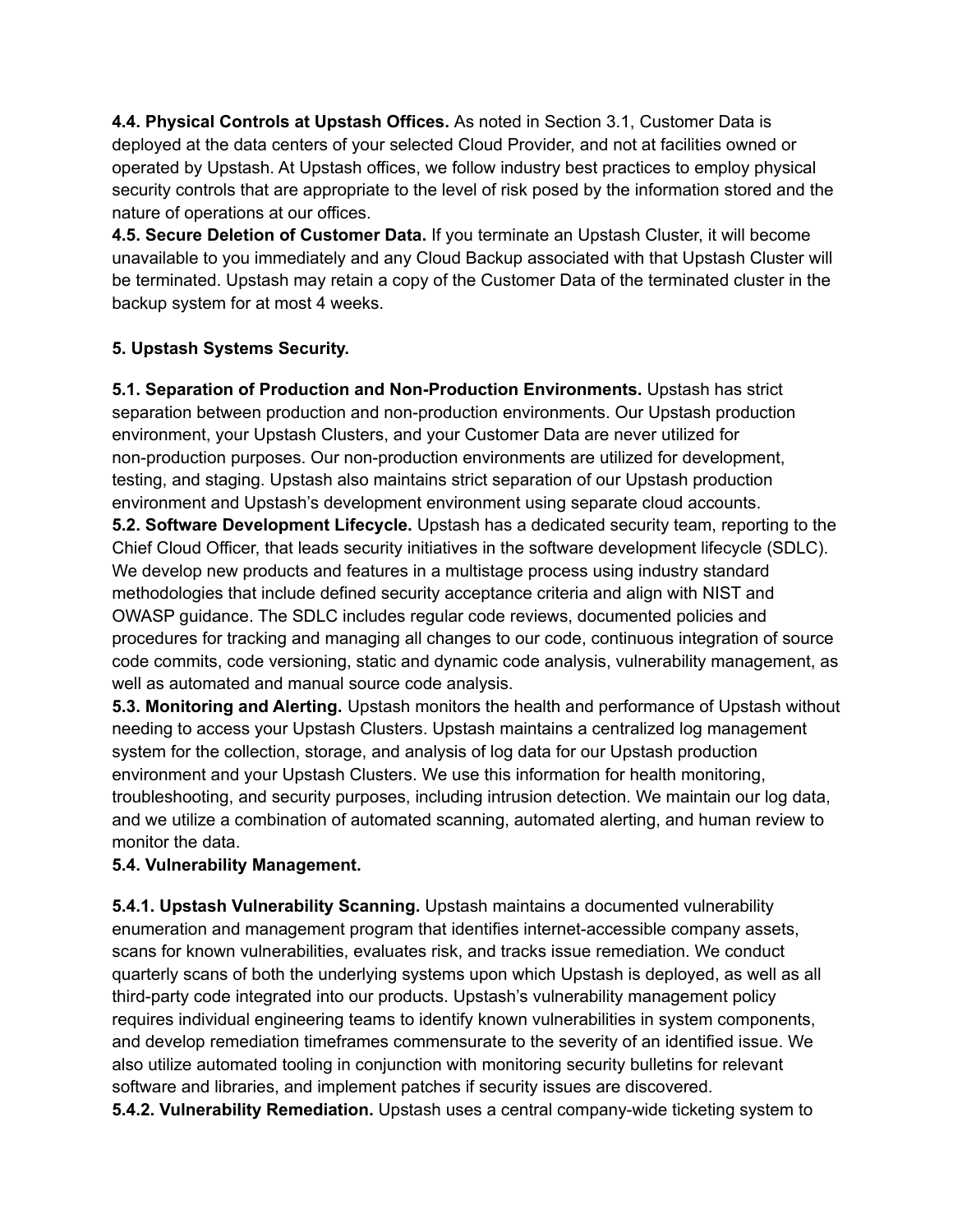track all security issues until remediation. We implement patches to our operating system and applications on a need-to-update basis.

**5.5. Testing and Internal Risk Assessments.** Upstash undergoes regular reviews from security teams. Internally, Upstash undergoes periodic risk assessments, including technical vulnerability discovery and analysis of business risks and concerns. The Upstash security team is also routinely involved in source code review, architecture review, code commit peer review.

# **6. Contingency Planning.**

**6.1. High Availability and Failover.** Except the single zone ones, every Upstash Cluster is deployed as a self-healing replica set that provides automatic failover in the event of a failure. Replica set members are automatically provisioned by Upstash across multiple availability zones within a region, providing resilience to localized site failures. All replica set members are full data-bearing nodes, ensuring majority writes in the event of single node failure and higher resilience during recovery. Concurrent writes across replica sets occur in real time. Upstash also offers multi-region deployment options.

**6.2. Backups.** Upstash utilizes Cloud Backups, which use the native snapshot functionality of your selected Cloud Provider to locally back up your Customer Data. Cloud Backup snapshots are stored with your selected Cloud Provider in the same region as your Upstash Cluster.

# **7. Incident Response and Communications.**

**7.1. Security Incident Response Plan.** As part of the Information Security Program, Upstash maintains an established Security Incident Response Plan that aligns with NIST and ISO/IEC 27001:2013. In the event that Upstash becomes aware of a Data Breach or other security incident, Upstash will follow the Security Incident Response Plan, which includes: (i) clearly defined roles and responsibilities, including designation of a security incident task force; (ii) reporting mechanisms; (iii) procedures for assessing, classifying, containing, eradicating, and recovering from security incidents; (iv) procedures and timeframes for required notifications to relevant authorities and customers; (v) procedures for forensic investigation and preservation of event and system log data; and (vi) a process for post-incident and resolution analysis designed to prevent future similar incidents. The Security Incident Response Plan is reviewed, updated, and tested annually, including a security tabletop exercise at least once per year.

**7.2. Customer Communications.** Upstash will notify you without undue delay if we become aware of any Data Breach. Taking into account the information available to us, such notice will include a description of the nature and cause of the Data Breach and the expected resolution time. To the extent possible, we will subsequently update you with information regarding evaluation of the root cause, potential impact, remediation actions taken, and actions planned to prevent a future similar event.

# **8. Audit Reporting.**